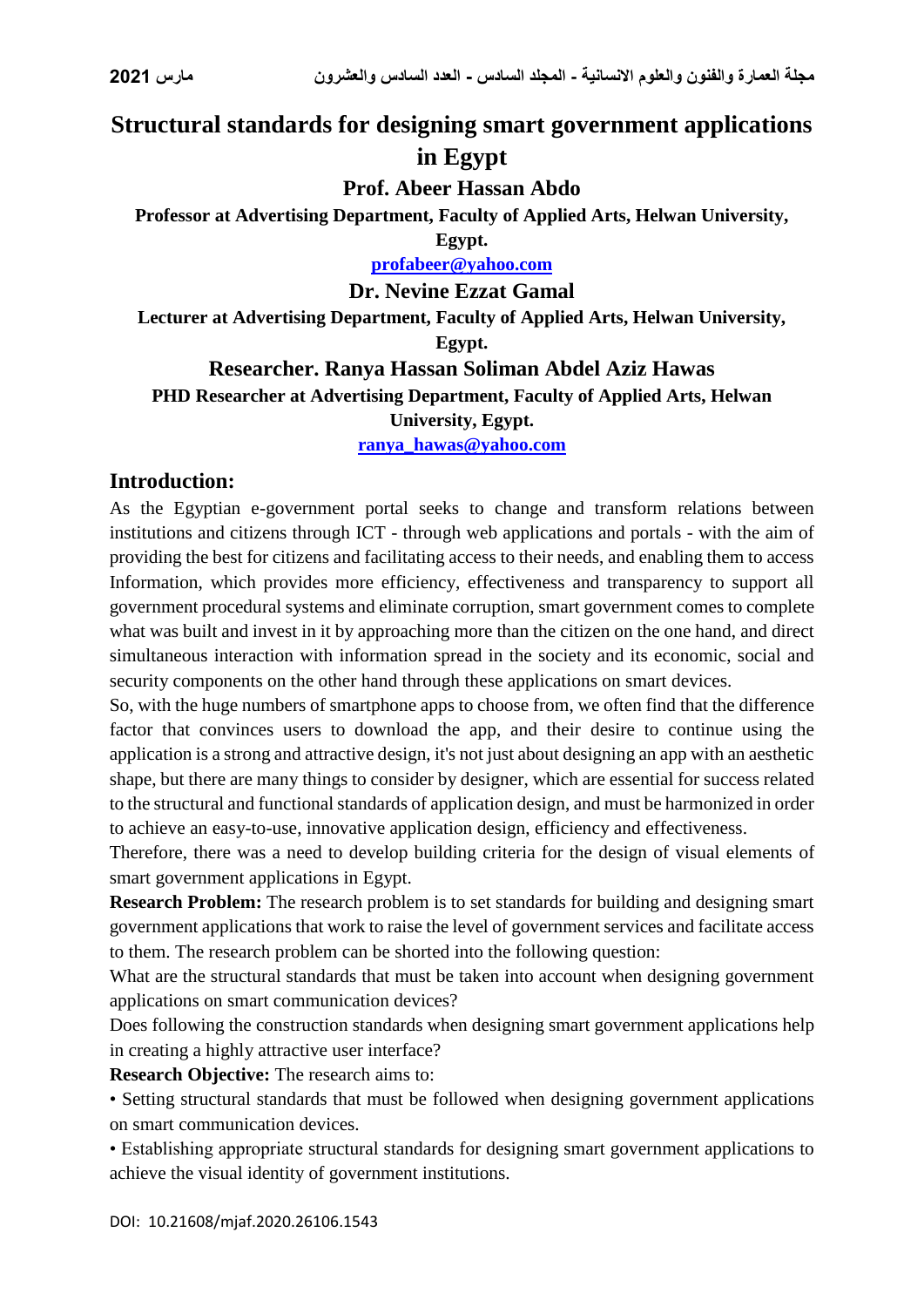• Benefit from applying constructive standards to smart government applications in creating an attractive and effective communication user interface.

### **Design elements of structure smart government apps**

Due to the increasing use of smartphones and the large number of digital applications on smartphones provided by various institutions and bodies; The study of how to successfully design a smartphone environment is also increasing in its importance, given the importance of design in being the primary factor in helping users to distinguish between these applications, and how good design elements can help users navigate and browse the application with ease and accomplish their mission quickly and effectively. Below we will address the elements of building smart phone applications and how they can be used in designing smart government applications in Egypt.



# **Research Results:**

1- Choosing the appropriate name for the application contributes to the identification, and helps the application to be attached to the mind of users.

2- The more the name of the application is closely related to its job and introduces the application the more successful and influential it is.

3- Linking the application icon to some distinctive features of the government agency in an innovative and attractive way that helps in building the identity of the application.

4- An icon that focuses on one element or concept is better than trying to stack all the features in a very small icon.